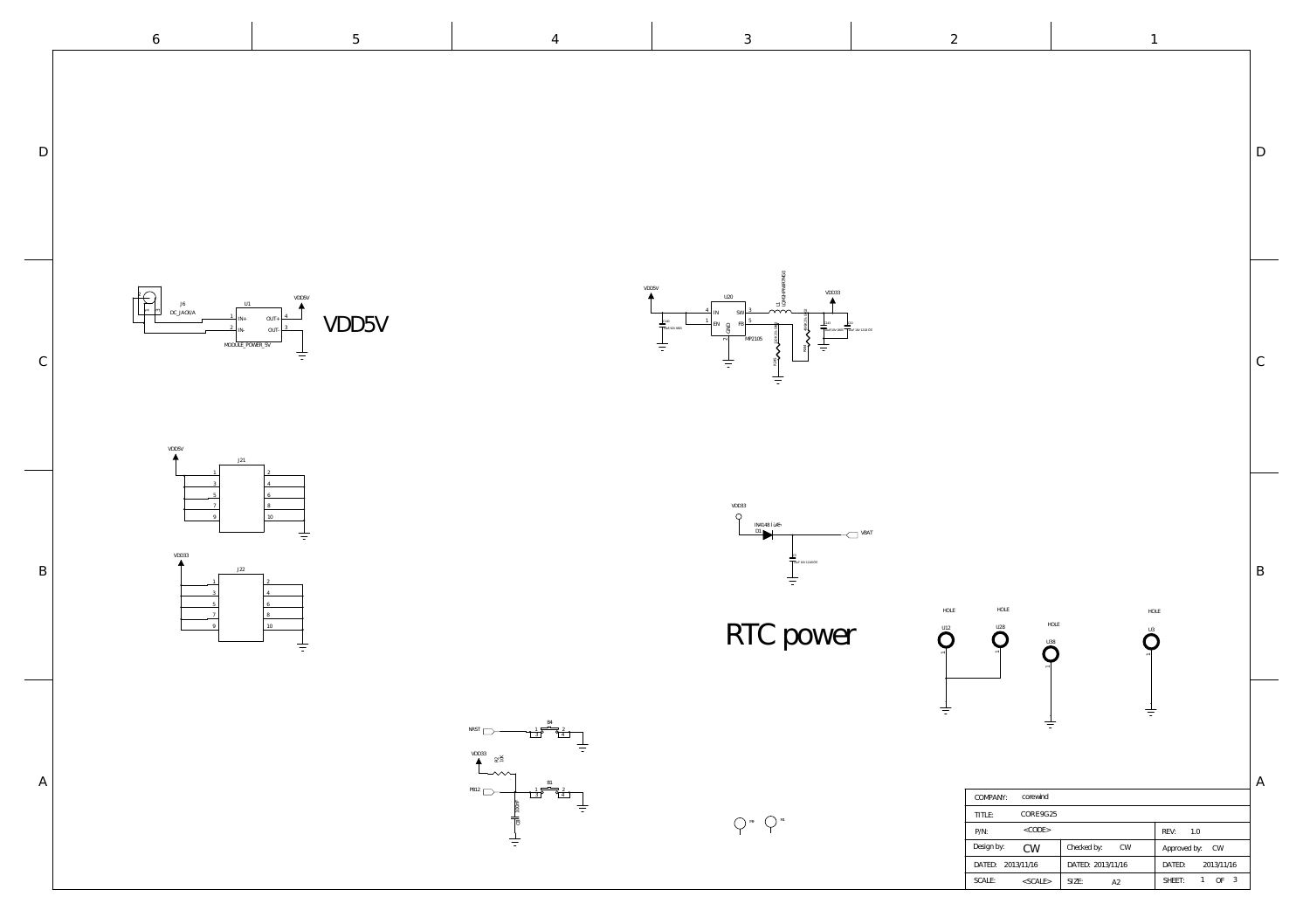6

5

| UUMPANI.          | corewiria     |                   |                                                        |
|-------------------|---------------|-------------------|--------------------------------------------------------|
| TITLE:            | CORE9G25      |                   |                                                        |
| $P/N$ :           | $<$ CODE>     |                   | REV:<br>1.0                                            |
| Design by:        | <b>CW</b>     | Checked by:<br>CW | Approved by: CW                                        |
| DATED: 2013/11/16 |               | DATED: 2013/11/16 | DATED:<br>2013/11/16                                   |
| SCALE:            | $<$ SCALE $>$ | SIZE:<br>A2       | $\mathbf{3}$<br>$\bigcap$<br>$\mathcal{Z}^-$<br>SHEET: |
|                   |               |                   |                                                        |

 $\overline{\phantom{a}}$ 

D<br>B<br>A  $\mathbf B$ 

 $\sim$ 

4

 $\mathsf C$ 

 $\mathbf{D}$ 

3

吉

2

1



D<br>B<br>A

 $\, {\bf B}$ 

 $\mathsf A$ 

 $\mathsf C$ 

 $\mathbf D$ 





10K

VDD3:



















<sup>PA1</sup> RXD0

J10

TXD0 PA0







J27 DIP2\_1\_2.54



VDD5V

VDD33

VDD33

VDD5V

<sup>PC17</sup> URXD1

VDD5V